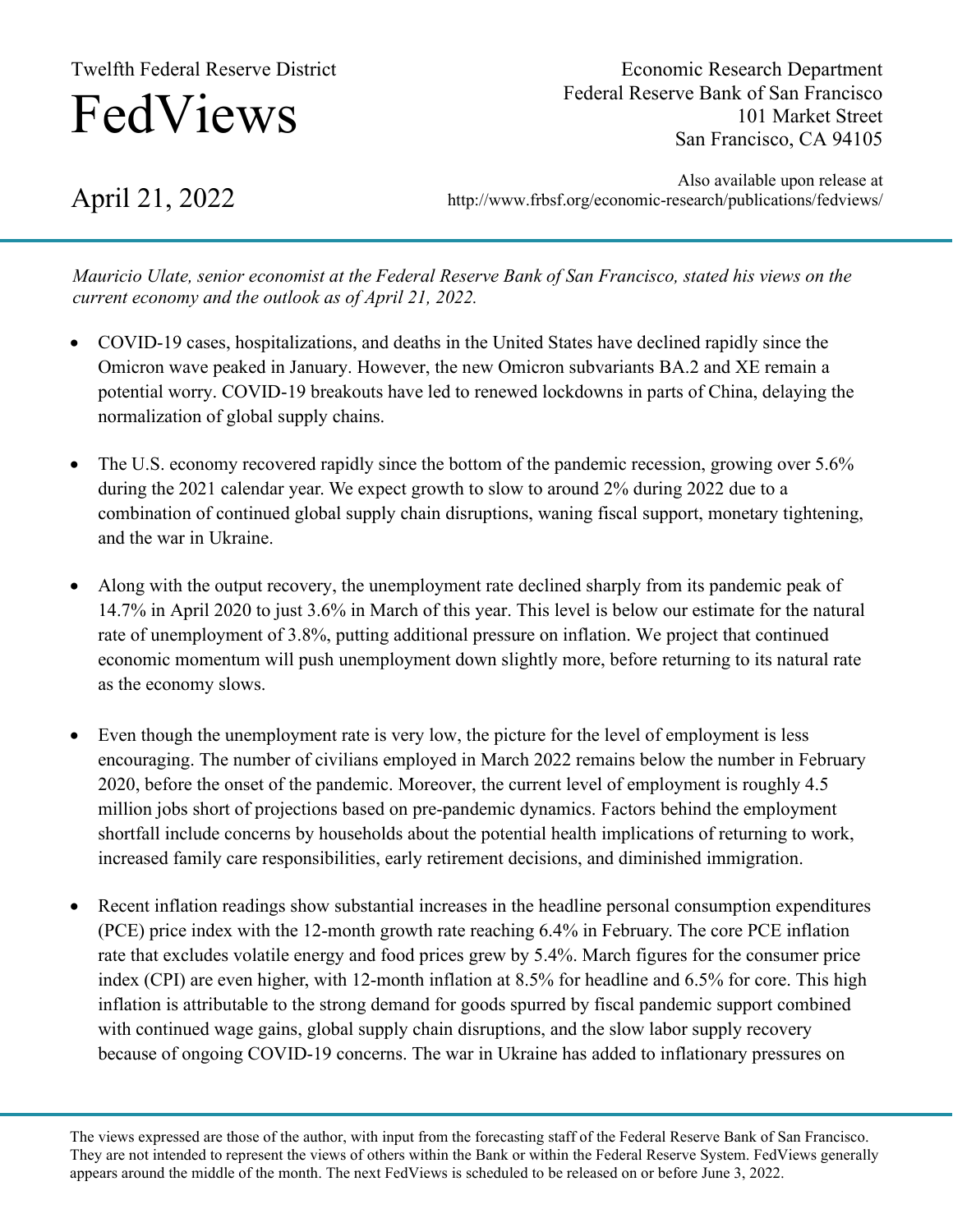energy, food, and commodity prices. We expect inflation to moderate during the second half of 2022 as these factors resolve themselves and monetary policy tightening impacts the economy.

- Monetary policy was accommodative during the first stages of the pandemic. As the economy began to recover in the second half of 2020, long-term U.S. Treasury yields started rising. Shorter-term rates, such as the two-year yield, only started picking up more recently, as expectations of policy rate hikes percolated throughout financial markets. In its latest meeting, the Federal Open Market Committee (FOMC) increased the federal funds rate by 25 basis points, and FOMC participants indicated that they expect six more hikes during the rest of the year, with the option to do even more if inflation continues to increase.
- Tighter monetary policy, high inflation, and the war in Ukraine have raised concerns about the possibility that the Federal Reserve will be unable to achieve a "soft landing" and that the economy will enter a recession. Spreads between Treasury yields at different maturities are often used as informal indicators for the probability of a recession. Typically, the slope of the yield curve is positive, with long-term interest rates exceeding short-term rates to compensate for the greater risk associated with investment decisions over longer horizons. When the difference between long-term yields and shortterm yields is negative—that is, long-term yields are lower, and the yield curve is thereby inverted this indicates that investors expect, possibly as a result of weaker economic confidence, interest rates to decline in the future, a signal that a recession may be approaching.
- The spread between the 10-year yield and the 2-year yield, the spread between the 10-year yield and the 3-month yield, and the spread between the 18-month forward 3-month yield and the 3-month yield have all been referenced recently. These indicators all turned negative, or nearly so, before each of the last three recessions. However, they now disagree, with the spread between the 10-year yield and the 2-year yield close to negative territory, signaling a possible recession, while the other two indicators are positive and in fact increasing.
- Consumer confidence is another indicator for the medium-term prospects of the economy. Consumer sentiment measures from The Conference Board, Rasmussen, and the University of Michigan all fell sharply during the pandemic. The Conference Board's sentiment index has since mostly recovered, but the other two remain low. In the past six to eight months, all three indicators have declined, warning of potential headwinds for economic growth, though not necessarily signaling a recession.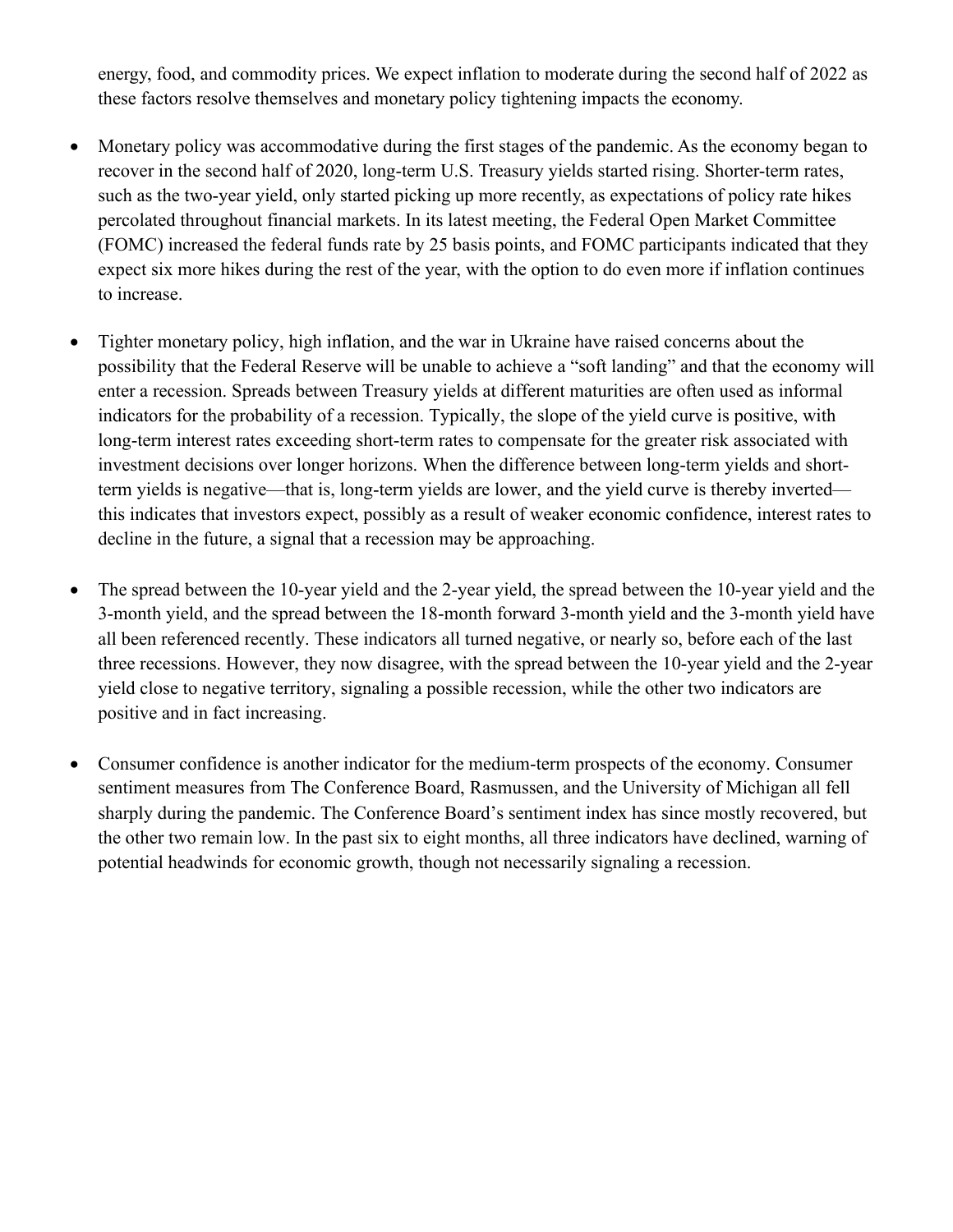

#### **COVID-19 situation improving**

#### Unemployment has fallen rapidly...



#### Inflation likely to increase further



#### **GDP growth slowing but still high**



#### ...but employment still below trend



#### Monetary policy accomodation being removed



### Civilian employment